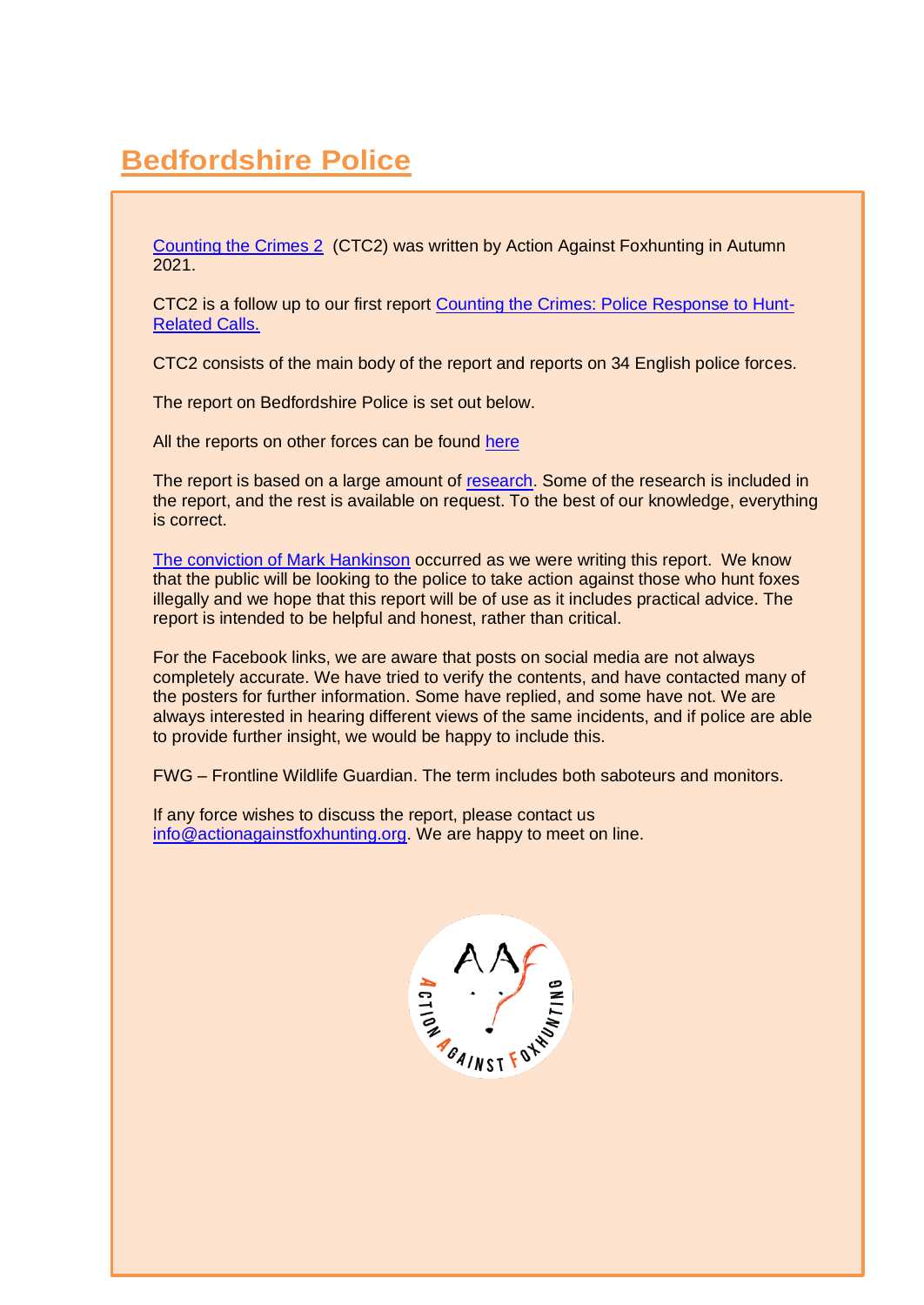#### **How did the force respond to CTC?**

- One email
- **✓** Exchange of emails
- Meeting
- No response at all

#### **For Email response - was the response detailed?**

- **✓** Yes
- No



#### **Why have you given this rating?**

The first email was a standard response. However, the exchange of emails that followed revealed that the officer who responded understood that illegal hunting was a risk.

#### **Were there follow up emails and did the force reply?**

- **✓** Yes
- No

#### **How willing was this force to take on board what we said?**

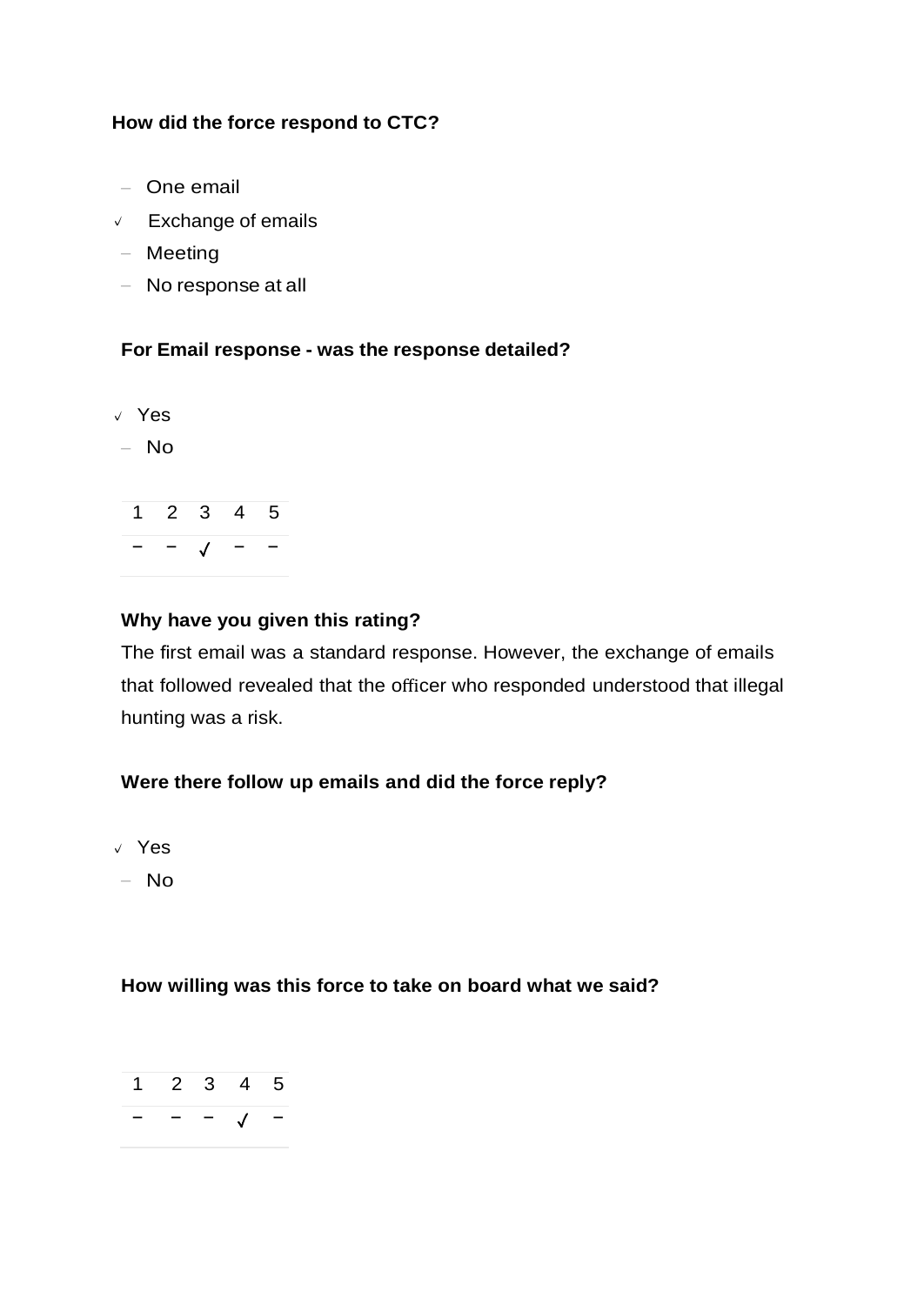#### **Why have you given this response?**

Prompt and detailed email response

#### **Has this force taken any actual steps to improve their relationship with FWGs?**

**✓** Yes

#### **What steps have they taken?**

They have regular meetings with FWGs.

## **Does this force have an aide memoire or any guide to policing illegal hunting?**

- Yes
- **✓** No

#### **How well trained are the police in this force?**

1 2 3 4 5 − − ✓ − −

#### **Why have you given this response?**

Mainly positive feedback from FWGs. However, having no Aide Memoire will put many officers in a difficult position especially bearing in mind Beds only have 6 dedicated WCOs. This is a small force, so 6 WCOs is a respectable number.

## **How do you rate this force's behaviour in the field with regard to illegal foxhunting and incidents involvingFWGs?**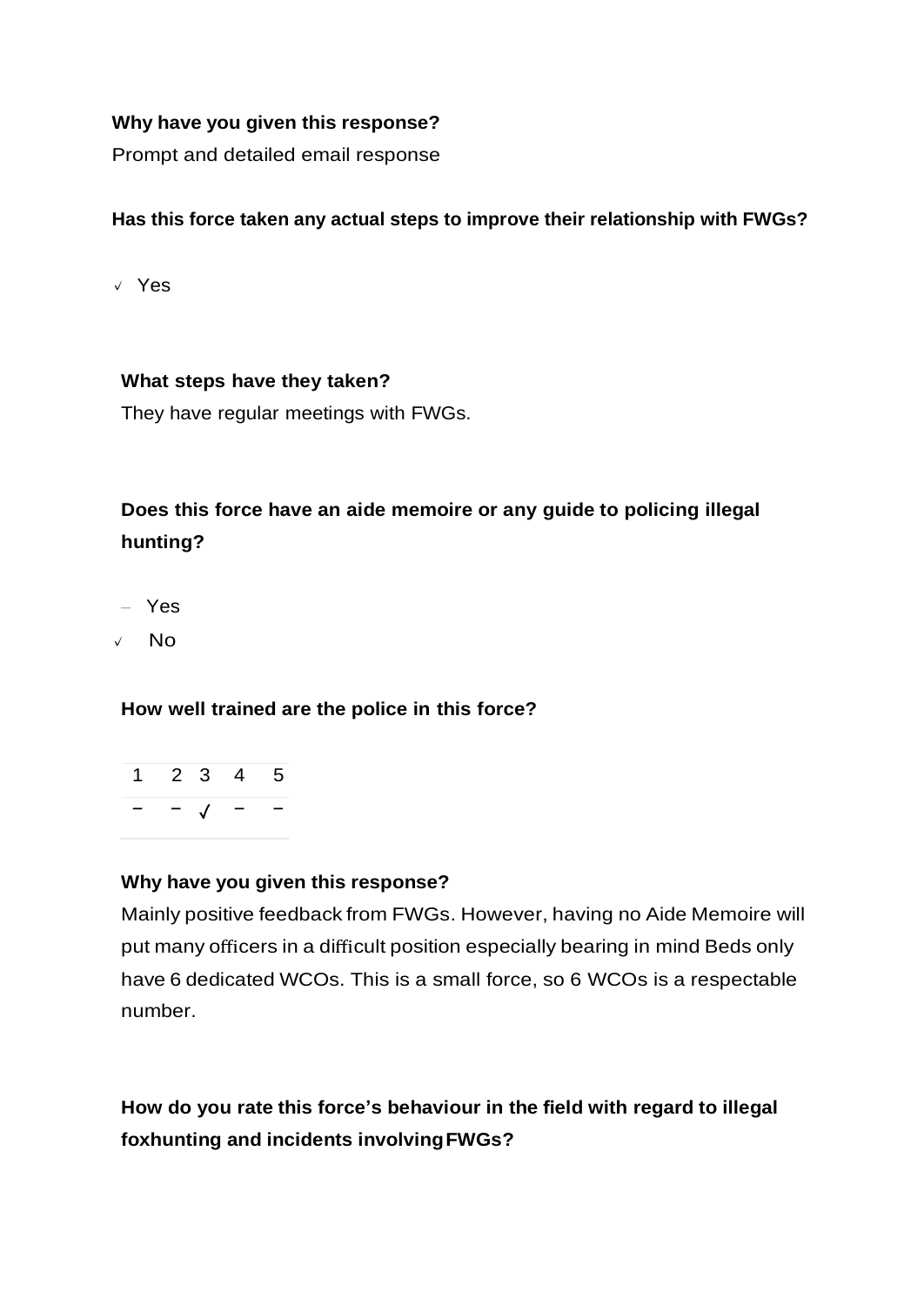- Always appear biased
- Usually appear biased
- Sometimes appear biased
- $\sqrt{ }$  Rarely appear biased

**Looking at the response to our FOI asking about police systems and organisation with regard to foxhunting, how do you rate their ability to take action on illegal foxhunting?**



#### **Why have you given this rating?**

There is some interaction between the force and the FWGs but in the field, they can just ignore each other. This suggests that the FWGs are focused on saving the individual fox, rather than gathering evidence for illegal hunting

### **Do you think the force focuses too heavily on public order as opposed to dealing with illegal foxhunting?**

- Yes
- **✓** No

#### **Why have you given this response?**

FWGs themselves say the police generally do not "deliberately make their lives difficult". The FWG police liaison officer often attends meets.

**Looking at the response to our FOI asking about police systems and organisation with regard to foxhunting, how do you rate their ability to take action on illegal foxhunting?**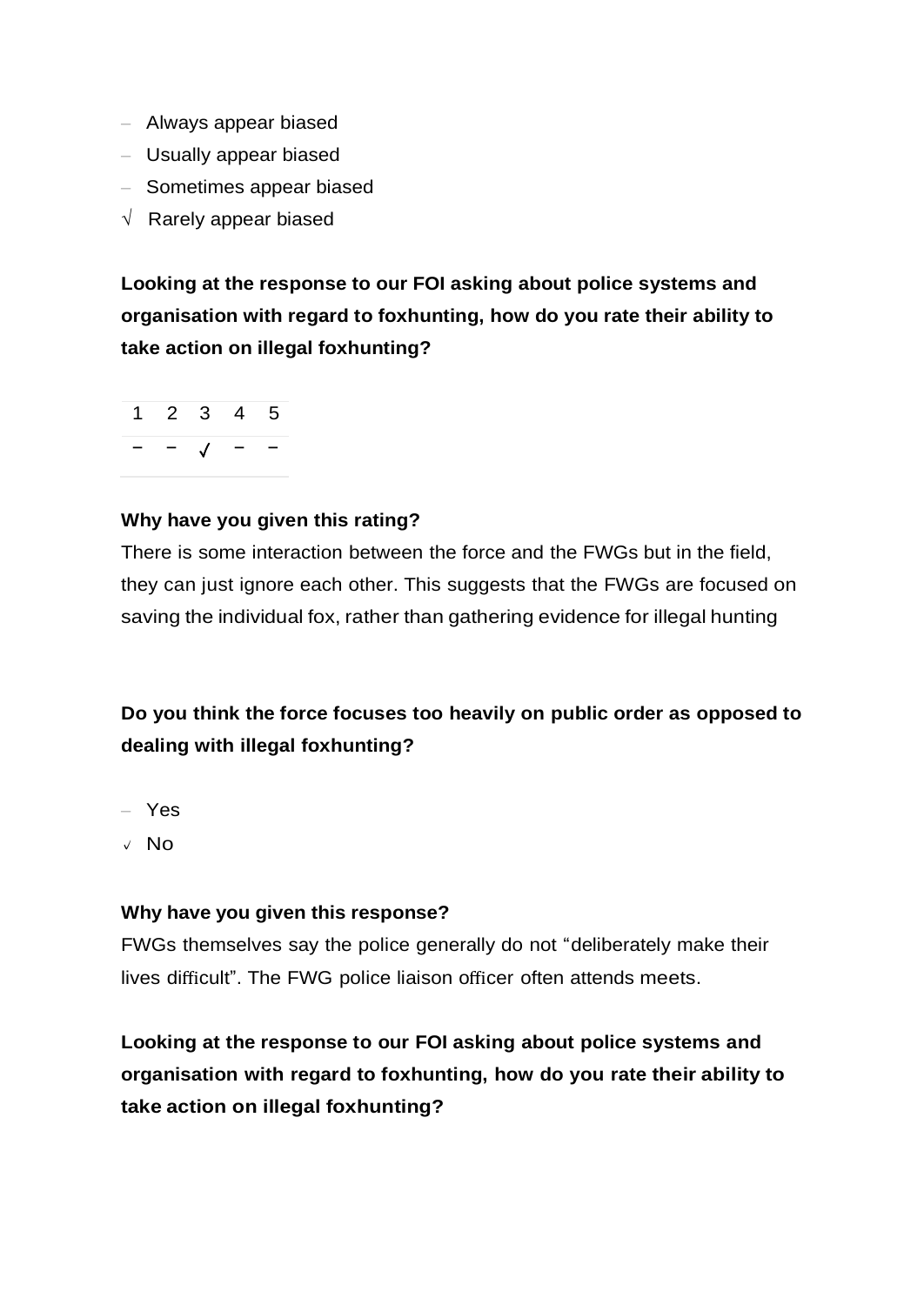

#### **Why have you given this rating?**

We are aware this force has good knowledge of the Hunting Act and in turn recognises the limitations of it. They also have a positive working relationship with skilled and knowledgeable FWGs. They have a drone which has been used in fox hunting situations.

However, the lack of an Aid Memoir could lead to lost opportunities in the field.

#### **Overall, how do you rate this force?**



#### **Any other comments?**

The force responded to Counting the Crimes and engaged to an extent. This force has a better relationship with FWGs than most. The force was also keen to provide AAF with feedback.

#### **In the opinion of AAF, how can this police force improve?**

An aide memoire especially for officers who are not WCOs would be a positive move. The force could also show more willingness to acknowledge road trafficoffences committed by the hunt - e.g. deliberately blocking roads, illegal quads (this point was raised by the FWGs).

All officers would benefit from a much greater understanding of the issues